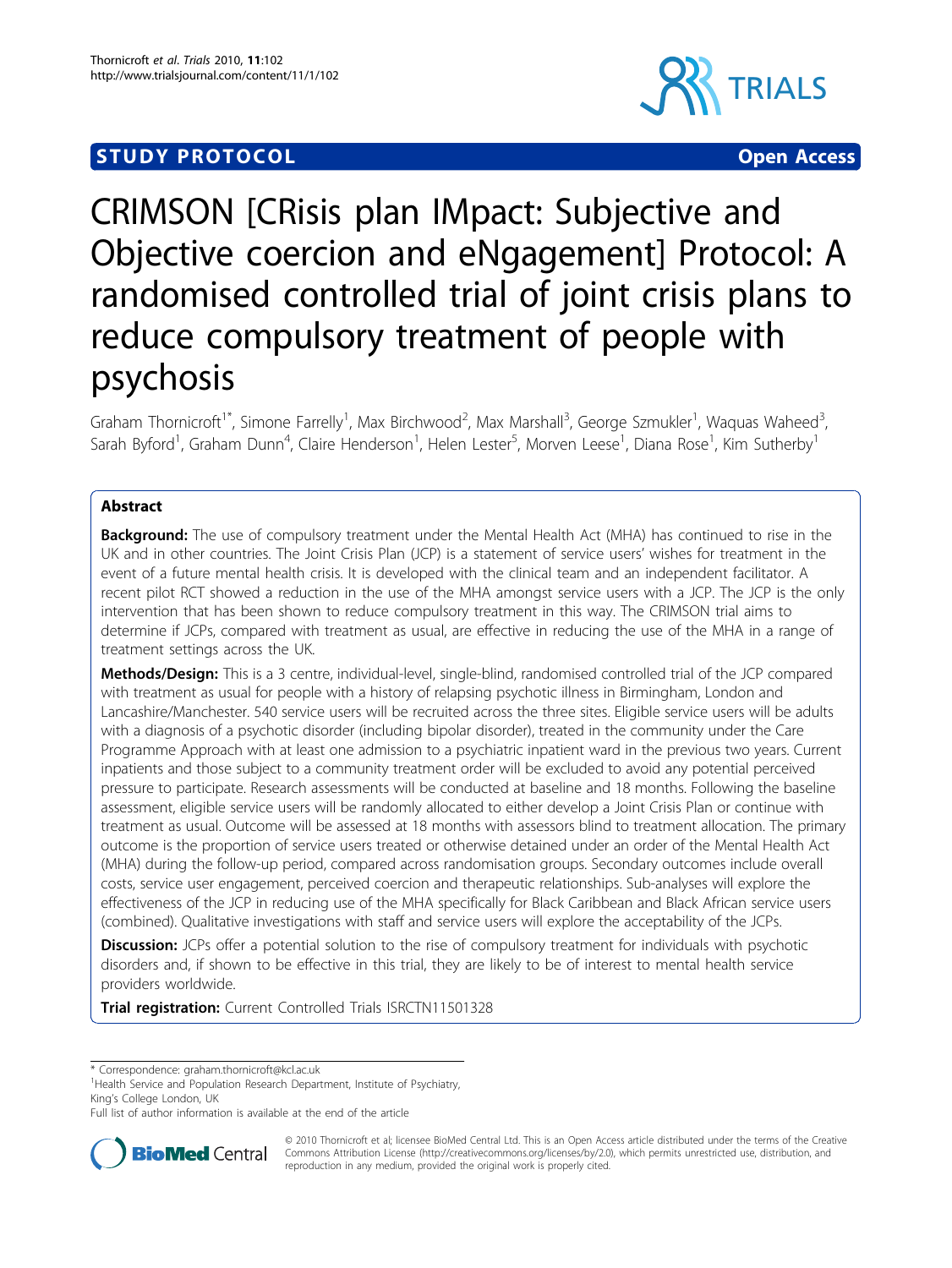## Background

Two of the key guiding principles of mental health policy in England are that service users should: (i) exercise choice and control over their treatment [[1\]](#page-5-0), and (ii) be subjected to the least restrictive form of care. Service users now routinely participate in care planning, service development and research. Nevertheless, against the European trend [[2](#page-5-0)], the use of compulsory treatment in England has continued to rise [\[3\]](#page-5-0). This conflicts with government policy and service user preferences given that many service users find in-patient wards counter-therapeutic [[4\]](#page-5-0).

In England, in addition to the general concern about rising rates of compulsory treatment, there is additional concern that Black African and Black Caribbean service users experience more coercive mental health care than their white counterparts [[5](#page-5-0)-[8\]](#page-5-0). So far no interventions have been identified which reduce compulsory mental health treatment for Black Caribbean and Black African service users.

A Joint Crisis Plan (JCP) aims to empower service users whilst facilitating early detection and treatment of relapse [\[9](#page-5-0),[10\]](#page-5-0). It is developed by the mental health service user in collaboration with staff. Held by the service user, it contains his or her treatment preferences for any future psychiatric emergency, when he or she may be too unwell to express clear views. The JCP format has developed over the last decade after widespread consultation with national service user groups, interviews with organisations and individuals using JCPs, and detailed developmental work with service users in South London [[9,10](#page-5-0)]. Initial findings from the pilot study suggest that the negotiation process itself helps engage the service user and the clinician in a more acceptable, collaborative, and beneficial therapeutic relationship.

JCPs are somewhat similar to Psychiatric Advance Directives (PAD) and Facilitated Advance Directives (F-PADs) that have been developed in the United States (see [[11](#page-5-0)]). Non-Randomised studies from the United States suggest that PADs are popular with service users [[12,13\]](#page-5-0) and generate clinically relevant information [\[14](#page-5-0)]. From a randomised trial, there is also preliminary evidence to suggest that F-PADs may improve therapeutic relationships between service users and clinicians [[15](#page-5-0)] and reduce coercive crisis interventions such as police transport, forced medication, use of seclusion and restraints, and involuntary commitment [[16](#page-5-0)]. However, JCPs differ from the F-PADs and PADs in two important ways: firstly, JCPs require the direct involvement of the clinical team in helping the service user decide the content of the JCPs; and secondly JCPs do not have the same degree of medico-legal enforceability [\[11](#page-5-0)]; advance refusals of treatment must be respected under the terms of the Mental Capacity Act 2005 but can be over-ridden by use of an involuntary treatment order under the Mental Health Act (1983).

Two studies have produced findings that suggest that JCPs might reduce compulsory treatment and improvement therapeutic relationships. A pilot study of JCPs conducted by the authors in South London [[9\]](#page-5-0) showed that at 6 to 12 month follow-up, 57% of participating psychiatric service users with JCPs reported feeling more involved in their care, 60% were positive about their situation, 51% felt more in control of their mental health problem and 41% felt they were more likely to continue treatment. Further, an exploratory randomised study of JCPs [\[17](#page-5-0)], found that use of the MHA was significantly reduced for the intervention group, 10/80 (12.5%) of whom experienced compulsion versus 21/80 (26.5%) of the control group (risk ratio 0.48, 95% CI 0.24 to 0.95,  $p = 0.028$ ). While overall bed-day use was not significantly different between experimental and control groups, the mean number of days compulsorily detained under the Mental Health Act (1983) for the intervention group during the 15 month follow-up period was 14 compared to 31 for the control group (difference 16, 95% CI 0 to 36,  $p = 0.04$ ). In summary, coercive treatment in the form of MHA use was halved by the use of JCPs: the first structured clinical intervention shown to reduce compulsion in mental health services. JCPs are relatively straightforward to implement, and offer the prospect of less restrictive care for service users with psychotic disorders. A more recent health economic analysis of this trial has shown that the intervention has a highly probability of being more costeffective than the control [[18\]](#page-6-0). The time is therefore right for a definitive trial.

The primary hypothesis to be tested is whether JCPs significantly reduce the proportion of service users detained or treated under a section of the MHA during the 18 month follow-up period, compared with the control group. Secondary hypotheses will be to determine if compared with the control condition, JCP use will result in significant improvements in: total costs, perceived coercion, service user engagement, therapeutic alliance. Sub-analyses will examine the effectiveness of the JCP in reducing use of the Mental Health Act for Black (Black Caribbean and Black African) service users.

#### Methods/Design

This trial is funded by the Medical Research Council (MRC). This trial has received ethical approval from King's College Hospital Research Ethics Committee.

#### Design

The CRIMSON trial is an individual-level single-blind Randomised Controlled Trial of Joint Crisis Plans (JCPs)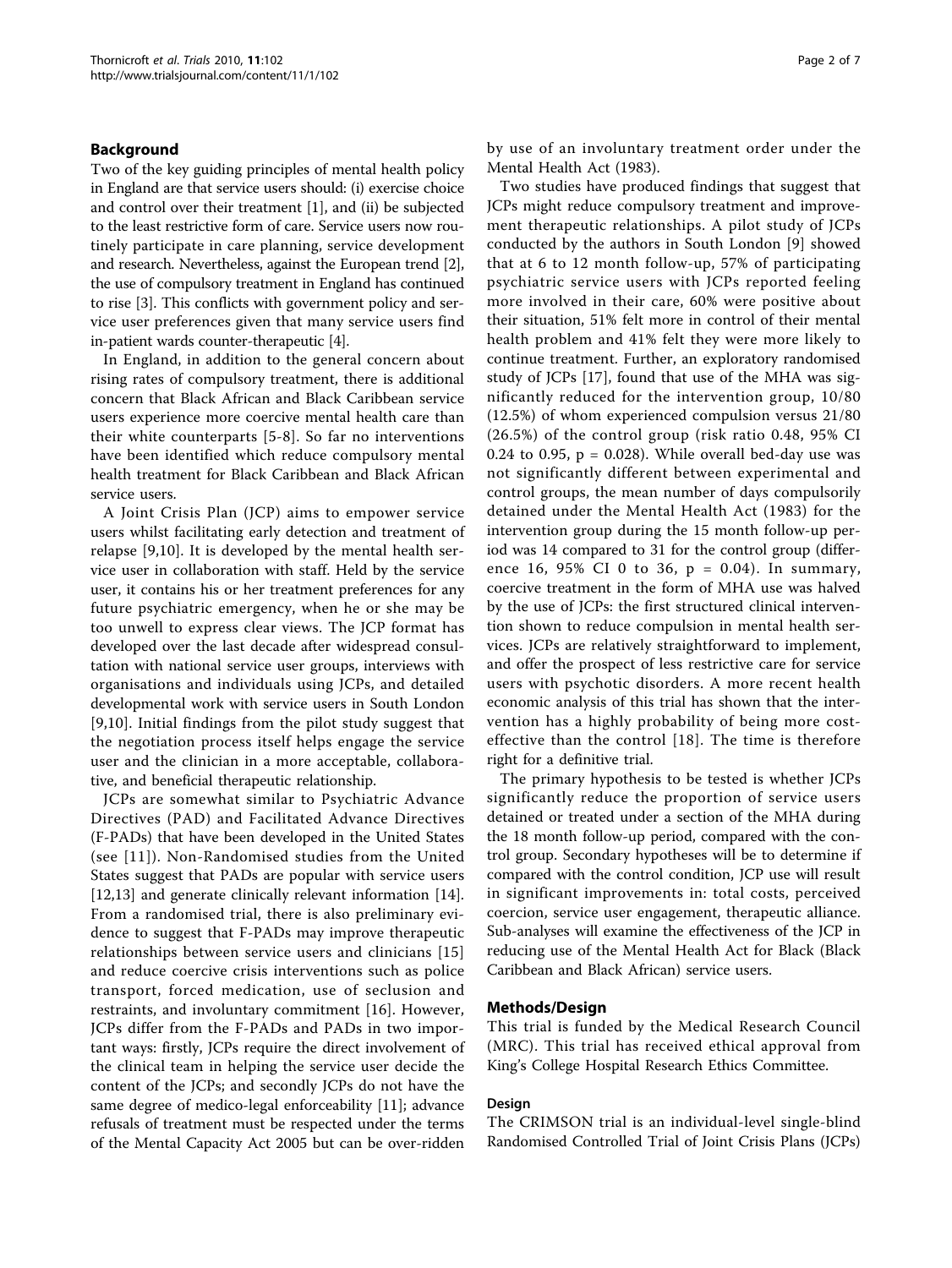compared with a treatment as usual control for people with a history of relapsing psychotic illness under the care of community mental health teams in Birmingham, London and Lancashire/Manchester. The total duration of the study will be four years, to allow for: recruitment to target; provision of the intervention; follow-up assessments; qualitative exploration of use and acceptability of the JCPs; and data analysis, using intention to treat methods. Recruitment to the trial began in August 2008 and is due for completion in March 2010. Follow-up assessments begin in February 2010 and will be completed by September 2011.

#### The intervention

The Joint Crisis Plan (JCP) intervention has been described in some detail elsewhere [[9-11](#page-5-0)], but is briefly delineated here. At each site, a trained and clinically experienced Facilitator will organise two meetings with each service user randomised to receive a JCP. In the first meeting, the Facilitator will introduce the JCP 'menu' (a list of topics to be considered for inclusion in the JCP) to each service user. This first meeting will occur in either the service user's home or a local clinical setting. The facilitator will then organise a subsequent planning meeting between the service user, team consultant psychiatrist or other psychiatrist, and the Care Co-ordinator, when the JCP contents will be finalised. This planning meeting will be convened, usually at the clinical base, a minimum of one week after the preliminary meeting to enable the service user time to consider their options. The service user is encouraged to bring a carer or friend to act as an advocate to the planning meeting. The JCP contains: information on early warning signs of relapse and advance treatment statements; contact details of primary and secondary care staff for routine and emergency care; details of medication; psychiatric and physical diagnoses; allergies; and details of who will have a copy of the JCP. A copy of the JCP is included on the computerised patient information systems in routine use by the clinical services. In addition, the Facilitator provides a printed version of the JCP to all those specified by the service user.

To ensure fidelity of the intervention at each site:

i) Facilitators will be experienced mental health professionals who will receive rigorous training in negotiating joint crisis planning meetings, and producing JCPs;

ii) continual supervision by one of the developers of the intervention (KS) will be provided;

iii) fidelity to the model will be formally assessed at random intervals using a rating scale to evaluate audiotapes of meetings and copies of completed JCPs;

i) issues identified during supervision or fidelity assessment will be ivmmediately addressed through further training and supervision.

#### The control condition

We have chosen to use a treatment as usual (TAU) control condition, as this provides a fair comparison with routine clinical practice, and will answer the question of whether JCP use is superior to current standard care. TAU includes, as a part of the Care Programme Approach (CPA), the need for service users to receive written copies of their care plan [[19\]](#page-6-0) including a 'crisis contingency plan', as indeed was the case in our recent exploratory trial. We expect that the CPA arrangements, and the new 2006 Quality and Outcomes Framework (QOF) (which requires a care plan to be documented in primary care case records), will be applied equally to intervention and control groups. The content of the Care Programme Approach of all participants will be assessed at baseline and follow-up.

#### Participants

## Inclusion and Exclusion Criteria

Eligible service users will be adults (age 16+) and will have: (i) contact with a local Community Mental Health Team (CMHT) (including assertive outreach teams, early intervention teams, and community forensic teams, but not home treatment teams.); (ii) been admitted to a psychiatric in-patient service at least once in the previous two years; (iii) a diagnosis of psychotic illness, including bipolar affective disorder (using Operational Criteria Checklist OPCRIT [[20\]](#page-6-0)), and (iv) been on the local NHS Trust Enhanced CPA/CPA Register in the last two years. We shall include service users who do not speak English. For non-English speakers, both written translation and interpreters are needed and we shall employ interpreters as required.

We will exclude participants unable to give informed consent. Additionally, current in-patients and those subject to a compulsory community treatment order will not be recruited to avoid any perceived coercion to participate. No other exclusions will be made to maximise the external validity of the trial.

#### Recruitment and Randomisation

A list of eligible service users will be generated by Clinical Studies Officers from the Mental Health Research Network and maintained by the Study Co-ordinating Centre. Each eligible person, with the agreement of the clinical team, will be approached by a trained member of the research team and invited to participate in the study, thus eliminating selection biases. Once informed consent has been obtained, trained researchers will conduct a baseline assessment and then follow-up each participant 18 months later. The setting for the research assessments will be the choice of the participant.

After the baseline assessment, participants will be randomly allocated to either intervention or control group,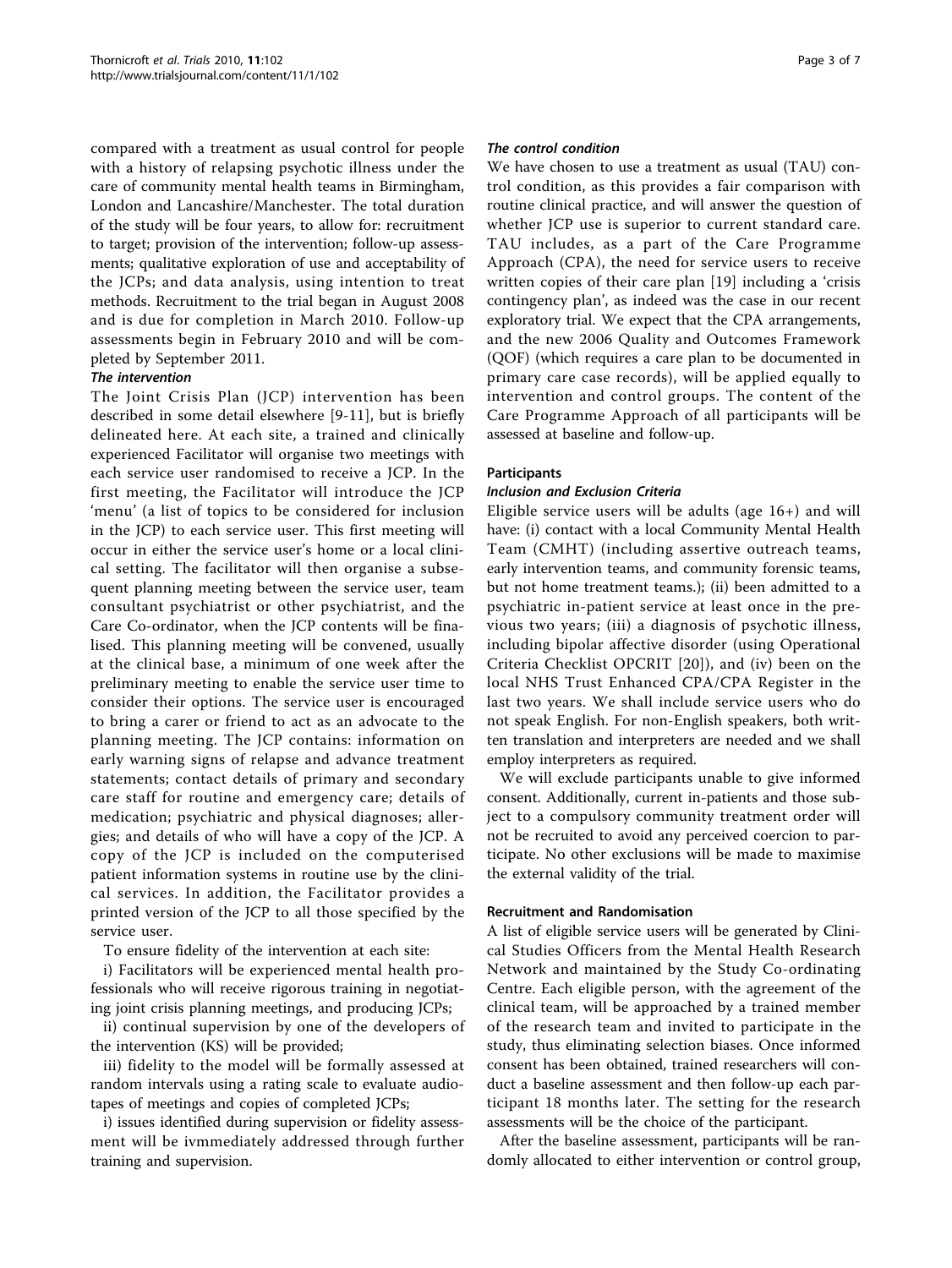stratified by centre using permuted blocks of randomly varying block size, with equal allocation to the two arms. To ensure concealment of allocation the randomisation will be performed by an online system managed by the Clinical Trials Unit at the Study Coordinating Centre in London.

## Assessments

At baseline and follow-up, service user socio-demographic information (including education, employment, clinical diagnoses and marital status) will be collected. Overall functioning will be measured by Global Assessment of Functioning (GAF) at baseline and follow-up assessments. Information will be obtained from interviews with participants and case notes with the service user's permission. Additionally, some demographic information will be collected on the service user's care coordinator such as age, qualifications and length of practice. All data will be collected by research assistants blind to allocation. Maintenance of blinding will be recorded and reported at the end of the trial.

### Primary Outcome Measure

The primary outcome is the proportion of service users treated or otherwise detained under an order of the Mental Health Act (MHA) during the follow-up period. MHA data will be gathered from and validated between the following sources: case notes, the local Patient Administration System, Mental Health Act Office data, and interviews with service users and Care Co-ordinators (the latter being particularly important to pick up out of area admissions). A sub-analysis of this data will examine the proportion of Black service users treated or detained under the MHA.

#### Secondary Outcome Measures

The secondary outcomes include mental hospital use data, total costs, perceived coercion, engagement and therapeutic relationships.

Hospital use data The proportion of service users entering hospital voluntarily, the number of days spent in hospital both voluntarily and under section, and time to first admission will be compared between groups. This data will be collected with the primary outcome data.

Costs The economic evaluation will take a broad perspective and will be based on comprehensive resource use data collected on all health, social care, housing and other community support services used by individual trial participants, contact with criminal justice agencies, and other resources arising from the use of the MHA, and productivity losses. Data will be collected in interviews with participants at baseline and follow-up using the Adult Service Use Schedule (AD-SUS), a measure designed by the applicants (SB) for collecting service use data in mental health populations. Interview data will be supplemented by data on hospital contacts, the key cost driver in this population, collected from routine computerised hospital records. Data on the time and staffing required in undertaking the JCP intervention will be collected from JCP facilitator records, as in our previous trial [\[17](#page-5-0)].

Perceived Coercion Perceived coercion will be measured using an adapted version of the MacArthur Perceived Coercion Scale. This scale has been adapted for reference to outpatient treatment [\[21\]](#page-6-0) and is designed to ascertain participants' experience of coercion during treatment in the community. This is a self-report measure completed by the service user at baseline and follow-up. Responses to this measure will be used to generate three scales: 'perceived coercion', 'negative pressures' and 'process exclusion'.

**Engagement** Two measures of engagement will be completed by the care coordinator at baseline and follow-up. The first measure is adapted from the Homeless Engagement and Acceptance Scale [[22](#page-6-0)]. The full scale has five items. The adapted version drops the last item that refers to homelessness. The second measure of Engagement is the Service Engagement Scale [\[23](#page-6-0)]. This is a 14 items scale producing four subscales measuring 'availability', 'collaboration', 'help seeking' and 'treatment adherence'. Both measures of engagement are rated by the participant's care coordinator.

Therapeutic relationship Both service users and staff will complete the short version of the Working Alliance Inventory adapted for use for individuals with severe mental illness [\[15](#page-5-0)[,24,25\]](#page-6-0).

Recovery Style We will also examine participant recovery styles with the Recovery Style Questionnaire (RSQ) [[26\]](#page-6-0). The RSQ has 39-items which are rated by the service user. The RSQ is used to classify four recovery styles: 'Integration'; 'Mixed picture in which integration predominates'; 'Mixed picture in which sealing over predominates'; and 'Sealing over'.

## Qualitative Analyses

Qualitative methods will be carried out to explore the processes through which JCPs achieve change in practice. Pilot work suggests they have direct and indirect effects. Negotiating JCP content may clarify treatment issues and build consensus between service users and staff. However other important effects may include changes in: trust; service user engagement in the process of care including shared decision making [[27](#page-6-0)]; service user self esteem and empowerment; channels of communication between all parties; staff risk perception; and/or changes within the culture of the mental health service may also be important. Focus groups will be used to examine people's experience of the JCP. The important 'break characteristic' used in data analysis will be whether service users with a JCP were subject to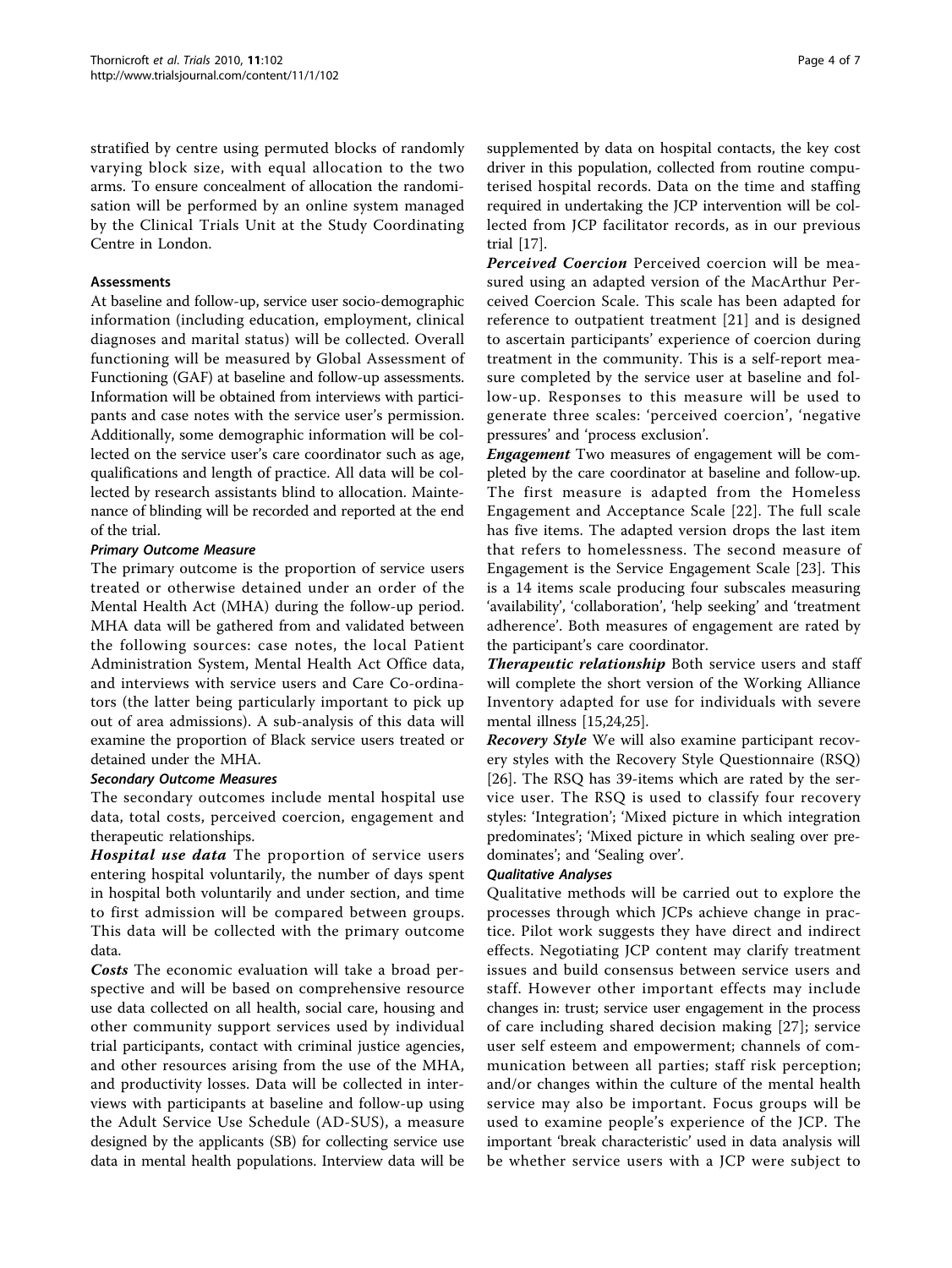MHA use. 18 focus groups (6 groups in each site) will run 18-21 months after entry to the study.

We will conduct separate service user and health professional focus groups with service users who have or have not been treated under the Mental Health Act. These groups will be followed, usually one week later, by a combined subset of the service users and health professionals who attended the separate groups. We expect to involve 16 service users in each geographical site and a similar number of professionals involved in the development of the JCP with the service user. Focus group topic guides will be developed from a literature review and include the themes discussed above. Combined groups will additionally explore the roles and responsibilities of service users and health care professionals in relation to the use of the JCP and the influence on and impact of the culture of mental health services.

To understand the experiences and views of psychiatrists who have participated in the intervention, a series of individual interviews will be conducted. Interviews will cover the psychiatrist's views on the process of the intervention, the outcome and the impact of such an intervention on mental health services. Interviews will be conducted in all sites, and will continue until 'data saturation' is achieved i.e., no further themes are identified.

Focus groups and psychiatrist interviews will be audio taped and fully transcribed. Transcripts and notes will be read and re-read independently by two of the research team. The data will then be organised into initial codes and higher codes that provide insight into emergent themes. For the focus groups, reliability will be enhanced by identifying issues that are consistent between groups and validated using so-called 'sensitive moments' within group interactions that indicate difficult but important issues. A computer software package will be used to manage the data and increase the transparency of the analysis. Deviant cases will be actively sought throughout the analysis and emerging ideas and themes modified in response.

#### Analysis

#### Power calculation

The primary outcome is reduction in the proportion of service users treated or detained under a Mental Health Act section at least once over the 18 month follow-up period. In the pilot trial, based in London, 26% were compulsorily admitted over 15 months, equivalent to 30% over 18 months. Routine data for inner city wards in Birmingham and Manchester show a very similar proportion, on average. Assuming that a clinically important reduction would be to at least halve the proportion, i.e. a reduction in absolute terms by 15% to 15%, 90% power using a double-sided test with alpha = 0.05 would require 174 in each arm. For the ethnic subgroup analysis where the baseline compulsory admission rate is expected to be higher, an achieved subsample of 91 per arm would give 80% power to detect a difference from 40% to 20%. Given the percentages of service users likely to be black at each site (from recent MHA use data), 90 are likely to be found with a sample of 270 per arm, and the minimum achieved would be about 80 with a slight reduction in power. Loss to follow-up is likely to be about 15% for the interview data so this sample size (270) would reduce to an effective 229 per arm, which would allow standardised effect sizes of 0.3 for the secondary outcomes to be detectable with 90% power. The total to be recruited would therefore be 540, or 180 per site

#### Analysis Plan

The principal analysis of effectiveness will compare the primary and secondary outcome measures at 18 months, combined over centres. The proportions admitted to hospital under a section at follow up will be compared between randomisation groups using logistic regression controlling for centre. Other (continuous) outcomes such as therapeutic alliance and engagement with mental health services will be analysed using analysis of covariance controlling for baseline (pre-intervention) measures and centre. Number of admissions will be analysed using Poisson regression, and time to first admission using survival analysis. Bed-days and other very skewed data will be analysed using bootstrapping to obtain confidence intervals and p-values [[28\]](#page-6-0). Short scales will be analysed using ordered logistic regression. An intention-to-treat analysis will be applied in the first instance (i.e. analysing all available data from service users as randomised). Time trends in measures available at baseline and two time points will be analysed using methods for longitudinal data such as random effects regression. Sensitivity analyses will be performed to assess the influence of loss to follow-up and refusals, including imputation of missing baseline values from the within-centre means; multiple imputation of follow up values (where feasible from other variables) and CACE analyses [[29\]](#page-6-0).

#### Health Economic analysis plan

The JCP intervention will be costed using recognised micro-costing methods [\[30](#page-6-0)]. Costs will be based on the mid-point of the salary scale of the relevant JCP professionals, including all employer costs (National Insurance and Superannuation contributions) and appropriate overhead costs (capital, administration, managerial etc). Other services will be costed using locally applicable estimates of long-run marginal opportunity costs. Where necessary, these will be supplemented by published national unit costs [\[31](#page-6-0)]. Nationally applicable unit costs will be applied in sensitivity analysis to assess the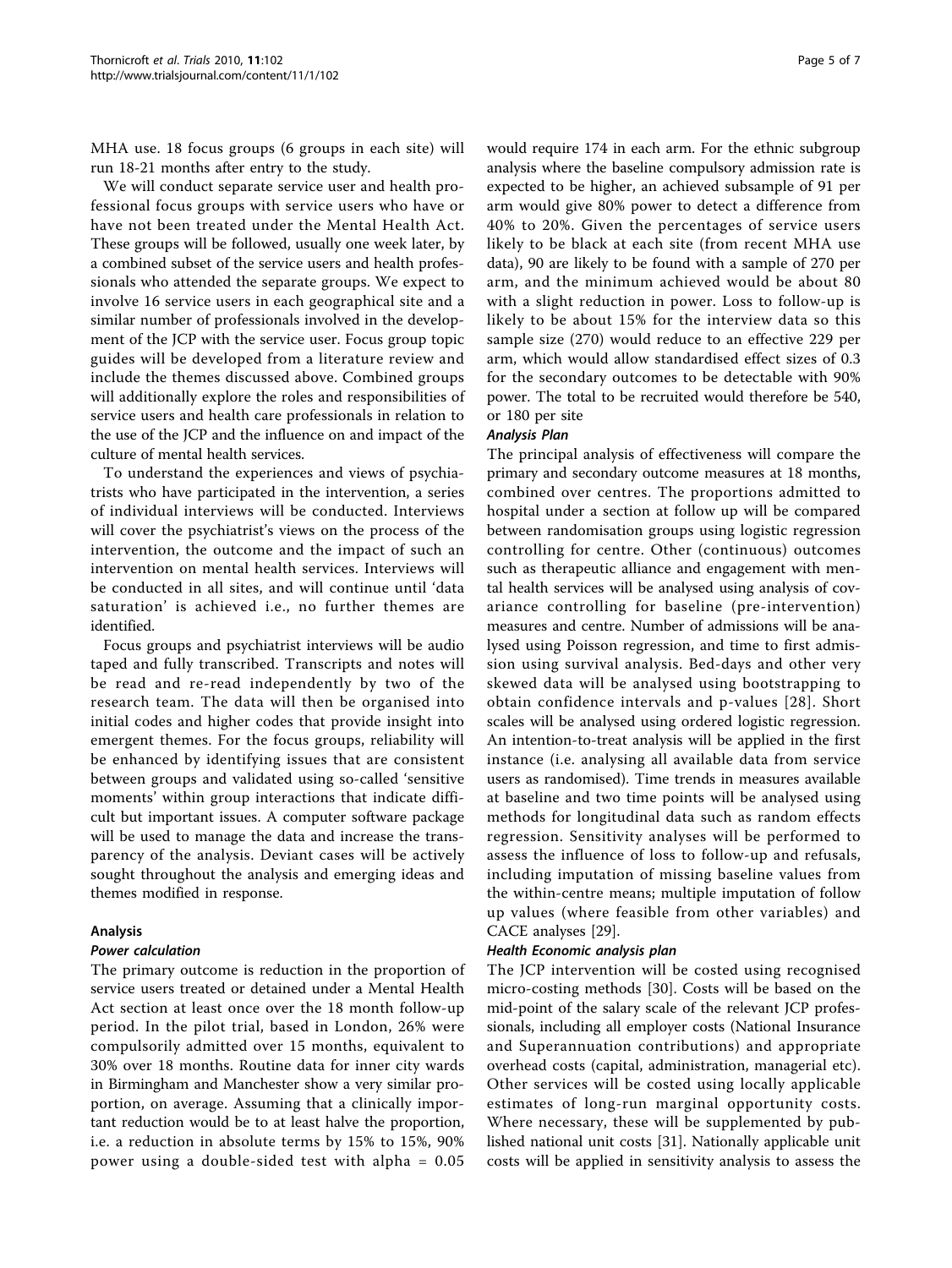<span id="page-5-0"></span>generalisability of the cost results to the UK as a whole. Productivity losses will be costed using the human capital approach, which involves multiplying days off work due to illness by the individual's salary level [[32\]](#page-6-0). A number of commentators have argued that this approach is limited since it tends to overestimate productivity losses by ignoring, for example, the ability to replace workers from the pool of unemployed people [[33\]](#page-6-0). Given these limitations, the impact of varying productivity losses will be explored in sensitivity analysis.

The mean costs in the two groups will be compared with confidence intervals for mean differences estimated using bootstrapping controlling for centre and baseline costs. Future costs and outcomes will not be discounted in the main analyses because the single follow-up point will not allow costs that fall within the first 12 months to be separated from those which occur subsequently. However, the potential impact of excluding discounting will be explored in sensitivity analyses. Cost-effectiveness will be explored using the proportion admitted under a section over the 18-month follow-up period. Incremental cost-effectiveness ratios (of the additional costs to the additional effects of the JCP process in comparison to the control group) [\[34](#page-6-0)] will be reported and cost-effectiveness acceptability curves showing the probability that the JCP is more cost-effective than the control condition will be plotted [[35\]](#page-6-0). Supplementary evaluation will take the form of a cost-consequences analysis examining total costs in relation to all other secondary outcomes. SPSS version 12 and Stata version 9 will be used for the analyses.

#### **Discussion**

Previous data shows that the Joint Crisis Plan intervention could halve compulsory treatment under the Mental Health Act and has a high probability of being cost effective. The Joint Crisis Plan intervention therefore offers a potential solution to the rise of compulsory treatment for individuals with psychotic disorders. If shown to be effective in this trial, it is likely Joint Crisis Plans will have wide implications for practice and involving service users in their care.

#### Acknowledgements

This trial is funded by the Medical Research Council (MRC) and the Department of Health. We would like to acknowledge the Mental Health Research Network and the Trial Steering Committee for their assistance in the set up and conduct of the trial. We are grateful for the assistance of the clinical teams in each of their sites for their participation in the trial. Trial website:<http://crimson.iop.kcl.ac.uk/>

A summary of this protocol has been published on the Lancet website: <http://www.lancet.com/protocol-reviews/08PRT-5777>

#### Author details

<sup>1</sup> Health Service and Population Research Department, Institute of Psychiatry, King's College London, UK. <sup>2</sup>Department of Psychology, University of

Birmingham, Birmingham, UK. <sup>3</sup>Division of Psychiatry, School of Medicine, University of Manchester, Manchester, UK. <sup>4</sup>Community Based Medicine, University of Manchester, Manchester, UK. <sup>5</sup>National School of Primary Care The University of Manchester, Manchester, UK.

#### Authors' contributions

All authors participated in the design of the trial and read and approved the final manuscript.

#### Competing interests

The authors declare that they have no competing interests.

Received: 24 May 2010 Accepted: 5 November 2010 Published: 5 November 2010

#### References

- 1. Reforming the Mental Health Act, UK Department of Health. 2000 [[http://www.dh.gov.uk/en/Publicationsandstatistics/Publications/](http://www.dh.gov.uk/en/Publicationsandstatistics/Publications/PublicationsPolicyAndGuidance/DH_4007591) [PublicationsPolicyAndGuidance/DH\\_4007591\]](http://www.dh.gov.uk/en/Publicationsandstatistics/Publications/PublicationsPolicyAndGuidance/DH_4007591).
- 2. Salize HJ, Dressing H: [Epidemiology of involuntary placement of mentally](http://www.ncbi.nlm.nih.gov/pubmed/14754830?dopt=Abstract) [ill people across the European Union.\[see comment\].](http://www.ncbi.nlm.nih.gov/pubmed/14754830?dopt=Abstract) British Journal of Psychiatry 2004, 184:163-8.
- 3. Keown P, Mercer G, Scott J: [Retrospective analysis of hospital episode](http://www.ncbi.nlm.nih.gov/pubmed/18845592?dopt=Abstract) [statistics, involuntary admissions under the Mental Health Act 1983, and](http://www.ncbi.nlm.nih.gov/pubmed/18845592?dopt=Abstract) [number of psychiatric beds in England 1996-2006.](http://www.ncbi.nlm.nih.gov/pubmed/18845592?dopt=Abstract) BMJ 2008, 337:a1837.
- 4. ROSE D: Users' Voices: the Perspectives of Mental Health Service Users on Community and Hospital Care. London: Sainsbury Centre for Mental Health; 2000.
- 5. Coid J, Kahtan N, Gault S, Jarman B: [Ethnic differences in admissions to](http://www.ncbi.nlm.nih.gov/pubmed/11040885?dopt=Abstract) [secure forensic psychiatry services.](http://www.ncbi.nlm.nih.gov/pubmed/11040885?dopt=Abstract) British Journal of Psychiatry 2000, 177:241-7.
- Delivering Race Equality in Mental Health Care: An Action Plan for Reform Inside and Outside Services and the Government's Response to the Independent Inquiry into the Death of David Bennett. UK Department of Health 2005 [[http://www.dh.gov.uk/en/Publicationsandstatistics/](http://www.dh.gov.uk/en/Publicationsandstatistics/Publications/PublicationsPolicyAndGuidance/DH_4139351) [Publications/PublicationsPolicyAndGuidance/DH\\_4139351](http://www.dh.gov.uk/en/Publicationsandstatistics/Publications/PublicationsPolicyAndGuidance/DH_4139351)].
- 7. McKenzie K: Racism and health. BMJ 2003, 11326(7380):65-6.
- 8. Morgan C, Fearon P, Hutchinson G, McKenzie K, Lappin J, Abdul-A R, Morgan K, Dazzan P, Boydell J, Harrison G, Craig T, Leff J, Jones P, Murray R, AESOP Study Group: [Duration of untreated psychosis and ethnicity in the](http://www.ncbi.nlm.nih.gov/pubmed/16318656?dopt=Abstract) [AESOP first-onset psychosis study.](http://www.ncbi.nlm.nih.gov/pubmed/16318656?dopt=Abstract) Psychological Medicine 2005, 36(02):239-47.
- 9. Sutherby K, Szmukler GL, Halpern A, Alexander M, Thornicroft G, Johnson C, Wright S: A study of 'Crisis cards' [in a community psychiatric service.](http://www.ncbi.nlm.nih.gov/pubmed/10442440?dopt=Abstract) Acta Psychiatrica Scandinavica 1999, 100(1):56-61.
- 10. Sutherby K, Szmukler G: Crisis cards and self-help crisis initiatives. Psychiatr Bull 1998, 22(1):4-7
- 11. Henderson C, Swanson JW, Szmukler G, Thornicroft G, Zinkler M: [A](http://www.ncbi.nlm.nih.gov/pubmed/18182541?dopt=Abstract) [Typology of Advance Statements in Mental Health Care.](http://www.ncbi.nlm.nih.gov/pubmed/18182541?dopt=Abstract) Psychiatr Serv 2008, 59(1):63-71.
- 12. Backlar P, McFarland BH, Swanson JW, Mahler J: Consumer, provider, and informal caregiver opinions on psychiatric advance directives. Administration & Policy in Mental Health 2001, 28(6):427-41.
- 13. Swanson J, Swartz M, Ferron J, Elbogen E, Van Dorn R: [Psychiatric Advance](http://www.ncbi.nlm.nih.gov/pubmed/16585234?dopt=Abstract) [Directives Among Public Mental Health Consumers in Five U.S. Cities:](http://www.ncbi.nlm.nih.gov/pubmed/16585234?dopt=Abstract) [Prevalence, Demand, and Correlates.](http://www.ncbi.nlm.nih.gov/pubmed/16585234?dopt=Abstract) J Am Acad Psychiatry Law 2006, 34(1):43-57.
- 14. Srebnik DS, Rutherford LT, Peto T, Russo J, Zick E, Jaffe C: The content and clinical utility of Psychiatric Advance Directives. Psychiatr Serv 2010, 56(5):592-8.
- 15. Swanson JW, Swartz MS, Elbogen EB, Van Dorn RA, Ferron J, Wagner HR, McCauley BJ, Kim M: [Facilitated Psychiatric Advance Directives: A](http://www.ncbi.nlm.nih.gov/pubmed/17074946?dopt=Abstract) [Randomized Trial of an Intervention to Foster Advance Treatment](http://www.ncbi.nlm.nih.gov/pubmed/17074946?dopt=Abstract) [Planning Among Persons with Severe Mental Illness.](http://www.ncbi.nlm.nih.gov/pubmed/17074946?dopt=Abstract) Am J Psychiatry 2006, 163(11):1943-51.
- 16. Swanson J, Swartz MS, Elbogen E, Van Dorn R, Wagner HR, Moser LA, Wilder C, Gilbert AR: [Psychiatric Advance Directives and reduction of](http://www.ncbi.nlm.nih.gov/pubmed/20221301?dopt=Abstract) [coercive crisis interventions.](http://www.ncbi.nlm.nih.gov/pubmed/20221301?dopt=Abstract) Journal of Mental Health 2008, 17(3):255-367.
- 17. Henderson C, Flood C, Leese M, Thornicroft G, Sutherby K, Szmukler G: [Effect of joint crisis plans on use of compulsory treatment in psychiatry:](http://www.ncbi.nlm.nih.gov/pubmed/15240438?dopt=Abstract) [single blind randomised controlled trial.](http://www.ncbi.nlm.nih.gov/pubmed/15240438?dopt=Abstract) BMJ 2004, 329(7458):136.